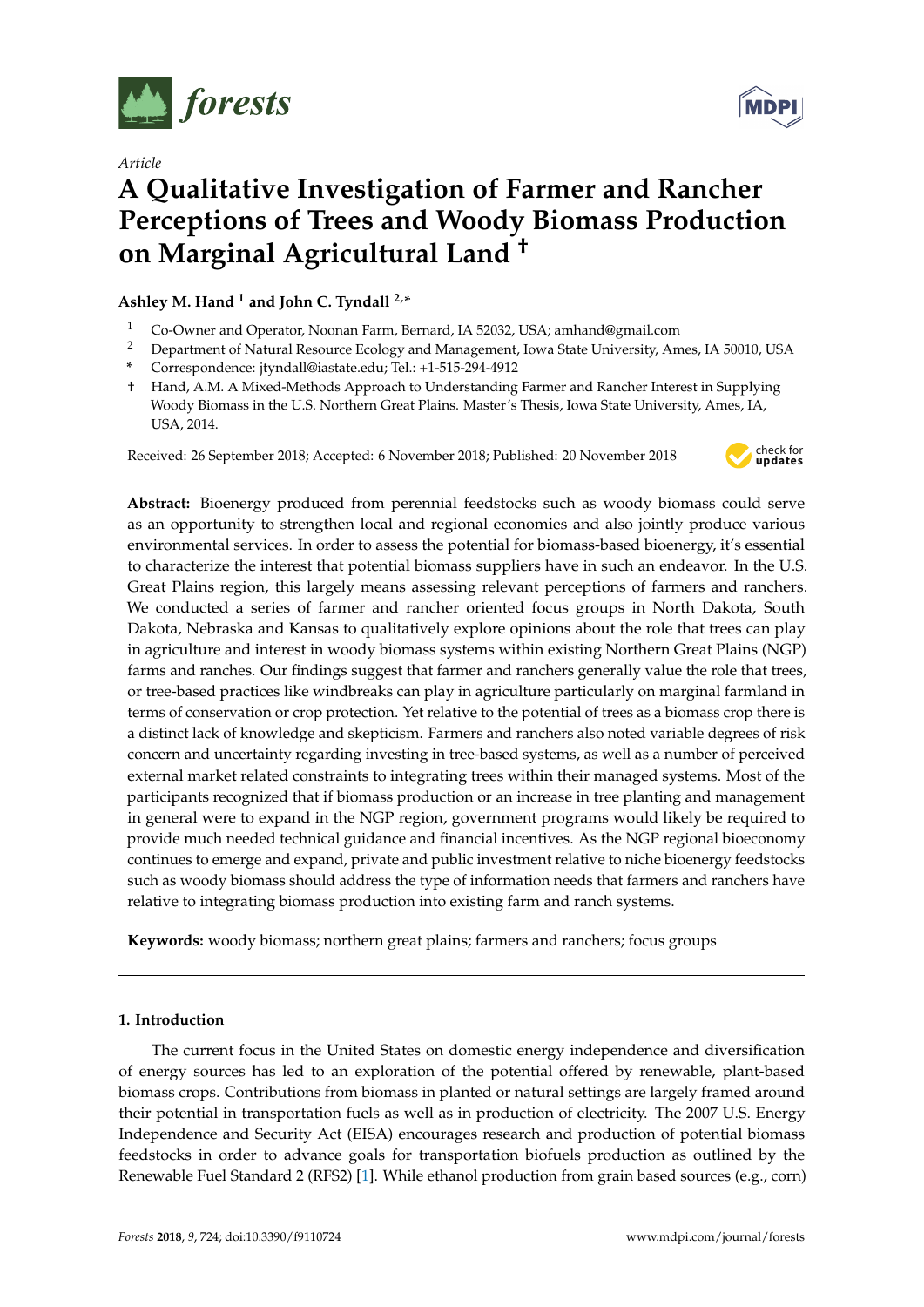has achieved the 15 billion gallon RFS2 annual production goal well ahead of the 2022 target date [\[1\]](#page-10-0), targets for cellulosic ethanol have been reduced annually by the U.S. Environmental Protection Agency (EPA) due to unexpectedly low production volumes [\[2\]](#page-10-1). Subsequently, lack of dedicated supply and undeveloped markets continue to be significant challenges for an emerging cellulosic liquid fuel industry. Despite the challenges in advancing biomass based (cellulosic) transportation fuels, biomass has the potential to contribute to state-level targets for electricity production  $[3,4]$  $[3,4]$ . In some regions of the U.S., it is in this context that biomass may have the strongest potential for ongoing market development should there be continuing multi-scale efforts to reduce reliance on fossil sources for electricity production [\[5](#page-10-4)[,6\]](#page-10-5).

One key region with regard to biomass potential is the U.S. Northern Great Plains (NGP) [\[1,](#page-10-0)[7\]](#page-10-6). Recent research from the NGP has been dedicated to the agronomic potential of herbaceous biomass crops such as switchgrass (*Panicum virgatum* L.), miscanthus (*Miscanthus* spp.), forage sorghum (*Sorghum bicolor* L.) and others [\[8\]](#page-10-7) as well as different biomass crop management strategies designed to enhance yields [\[9,](#page-10-8)[10\]](#page-10-9). Crop residues (e.g., corn stover, wheat straw) are also widely abundant throughout the whole NGP region [\[1\]](#page-10-0). There is however, comparatively little information from the region regarding potential niche feedstock such as woody biomass. Woody biomass is the harvestable, above-ground wood and bark component of a regenerable tree system and is particularly suitable for combustion based electricity production [\[11](#page-10-10)[,12\]](#page-10-11) and is increasingly being looked at to support small-scale electricity generation [\[13\]](#page-10-12). For example, the USDA Forest Service "Fuels for Schools" program helps public schools convert heating systems to support bioenergy systems that utilize low value, small diameter woody biomass [\[14\]](#page-10-13). Additionally a number of other woody biomass based bioenergy projects involving municipal buildings and private facilities have emerged throughout the Central United States and elsewhere [\[15\]](#page-10-14). Some of these individual projects are viable from a feedstock stand point with as little as 270 mg to 909 mg (300 to 1000 U.S. tons) of woody biomass annually [\[15\]](#page-10-14).

Woody biomass production in the form of biomass specific tree plantings or in concert with tree based conservation practices/agroforestry (e.g., windbreaks, tree buffers) has been examined throughout the world particularly in relation to alternative uses of marginal farmland, that is, low yielding or difficult to manage land [\[16](#page-10-15)[–20\]](#page-10-16). Agroforestry systems used for woody biomass production have been highlighted for their potential to jointly produce various environmental services at field and landscape scales while being managed for long-term biomass production over coppice rotations [\[18](#page-10-17)[,21,](#page-10-18)[22\]](#page-10-19). Results from a recent survey out of the NGP region indicated that 61% of representative farm and ranch operators have some degree of interest in woody biomass production for bioenergy purposes [\[23\]](#page-11-0), particularly in the context of marginal land use and integration with conservation oriented agroforestry systems such as windbreaks.

Since the majority of existing and potential biomass production/availability in all U.S. agricultural regions would be privately determined, it is imperative for feedstock supply and investment analysis to have a better understanding of the interests, concerns and needs of potential suppliers that could influence future intentions with regard to biomass production and management [\[24\]](#page-11-1). Furthermore, the development of policy tools designed to encourage investment in a regional bioeconomy also requires a firm understanding of potential supplier needs, interests and concerns; all of which are often regionally unique [\[24](#page-11-1)[,25\]](#page-11-2).

To date very little is known about the interests of farmland owners and managers in the NGP regarding woody biomass production [\[23\]](#page-11-0), as such we conducted a series of farmer and rancher oriented focus groups to qualitatively explore farmer and rancher interest in woody biomass systems targeted within existing NGP farms and ranches. Results reflect emergent values and attitudes about woody systems, variable farmer/rancher knowledge about such systems and markets, variable expressions of risk and uncertainty, as well as a number of perceived external constraints that interact to shape (1) farmer/rancher attitudes towards the presence/use of trees within their managed operation, and (2) farmer/rancher evaluation of various influences on participation as a biomass supplier.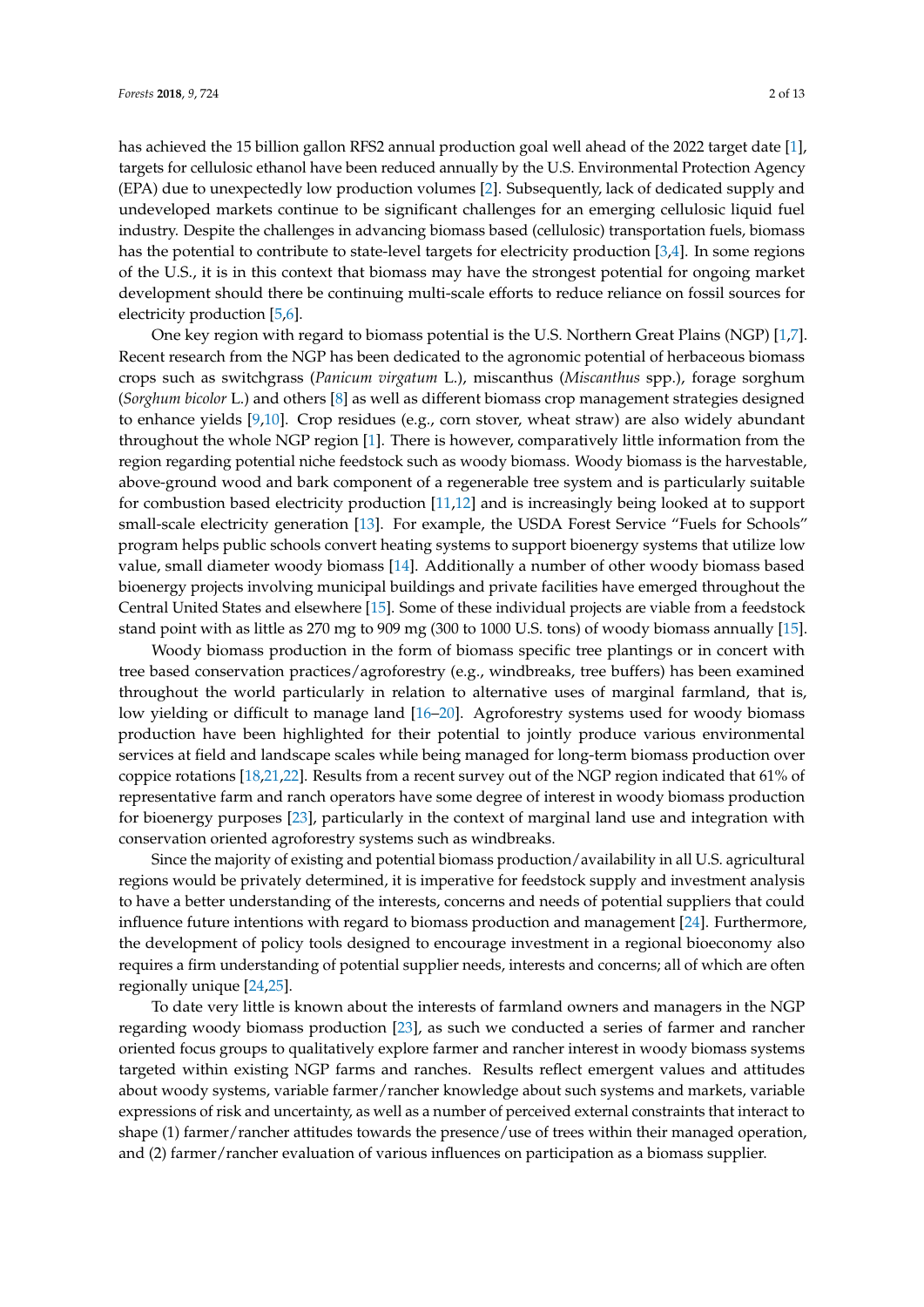We utilized focus groups as a way to qualitatively probe NGP farmers and ranchers for knowledge and attitudes surrounding woody biomass systems. Focus groups allow for a guided but nuanced discussion among a group with a selected characteristic in order to gain understanding into a specific issue, allowing participants to offer their unique perspectives while building off of the perspectives of others [\[26\]](#page-11-3). Focus groups are not meant to provide generalizable information across a specific population, yet can provide in-depth and nuanced information regarding emergent topics in ways that *Data Collection and Analysis*  more quantitative approaches (e.g., survey-based) are unable to provide [\[27\]](#page-11-4). nuanced discussion among a group with a selected characteristic in order to gain understanding into we unized focus groups as a way to quantatively probe increasing families and families for Knowledge  $W = W \cup W$ e per state in Kansas, Nebraska, Nebraska, and North Dakota, and North Dakota, and North Dakota, and North Dakota, and North Dakota, and North Dakota, and North Dakota, and North Dakota, and North Dakota, and Nort

## **Data Collection and Analysis Exercise 2013 and 1** August 2013 **and 10 August 2013 and 10 August 2014.** We increase 2014. We increase 2014. We increase 2014. We increase 2014. We increase 2014. We increase 2014. We incre

We conducted five focus groups total, one per state in Kansas, Nebraska, and North Dakota, and two in South Dakota (Figure [1\)](#page-2-0) between 6 August 2013 and 10 April 2014. We initially planned for two in section sunction (rigine 1) section of rigidor 2010 and 10 rigin 2011. We maning planned for two focus groups per state as a way to capture a high degree of emergent themes [\[28\]](#page-11-5), but logistical complications made this goal untenable. Considering the lack of farmer-oriented studies from this complications made this goal untenable. Considering the lack of farmer-oriented studies from this edifferentiative that our data is informative, nevertheless. Eligible participants included individuals region we believe that our data is informative, nevertheless. Eligible participants included individuals report we ceneve that our data to intermative, nevertheless. English participation included matrixially who reported responsibility for on-farm decision making for their crop or livestock production system. Those livestock producers who only managed feedlots or confinements were not considered eligible for participation in the focus groups. Focus group participants in the different states were selected for participation in the focus groups. Focus group participants in the different states were selected through nominations from local and state resource professionals (e.g., associated with the USDA Inough hominations from local and state resource professionals (e.g.) associated whit the OSBA<br>Natural Resource Conservation Service; district-level State Foresters, etc.) and agricultural NGOs, as well as through snowball sampling. An incentive payment of \$100 per individual was offered for as wen as anough showed samping. The necessive payment of  $\psi$  to per marylead, was onefied for participation in a focus group. Participants were provided advance information regarding project participation in a focus group. I articipated were provided advance information regarding project goals and anticipated topics of exploration, were contacted by a researcher to discuss their farm operation and information regarding focus group participation, and were additionally provided a link via email with further information regarding focus group participation, and were durinonally provided a link<br>via email with further information regarding the larger research goals associated with the project in which this study is embedded. Participants were notified of the voluntary nature of participation in the focus groups during initial contact through a confirmation letter, and prior to the beginning<br>
locations in each state in terms in the highest number of interested participants. of the focus group discussion. Consent to participate in the research project was implied by each In the rocal group ancelession. Consert to participate in the research project was implied by each participants' presence at the voluntary focus group. Focus group locations in each state were selected participants presence at the volumary focus group. Focus group focultors in each state were selected<br>to accommodate the highest number of interested participants. Iowa State University's Institutional Review Board approved our research approach and data management protocols prior to data collection. states were selected through nominations from local and state resource professionals (e.g., associated through  $\alpha$ ) and state resource professionals (e.g., associated through  $\alpha$ ) and  $\alpha$ ) and  $\alpha$ ) and  $\alpha$ ) and  $\alpha$ ) agricultural ngo sampling ngo sampling sampling as the structure payment of  $1000$ information regarding project various contacted to the contact goals and anticipated by and anticipated by a structure of the contacted by a structure of the contacted by a structure of the contacted by a structure of the goals are analyzed with the project in which the project in which the project is expected. Participants were not via electrical with participate the beginning of the focus discussion. Consequence with the projection

<span id="page-2-0"></span>

Data: U.S. state data accessed from Iowa State University Geospatial Technology Program<br>U.S. cities data access from National Weather service OST/SEC GIS Map Group.

potential in the U.S. Northern Great Plains. **Figure 1.** Locations and dates of farmer and ranchers focus group interviews exploring woody biomass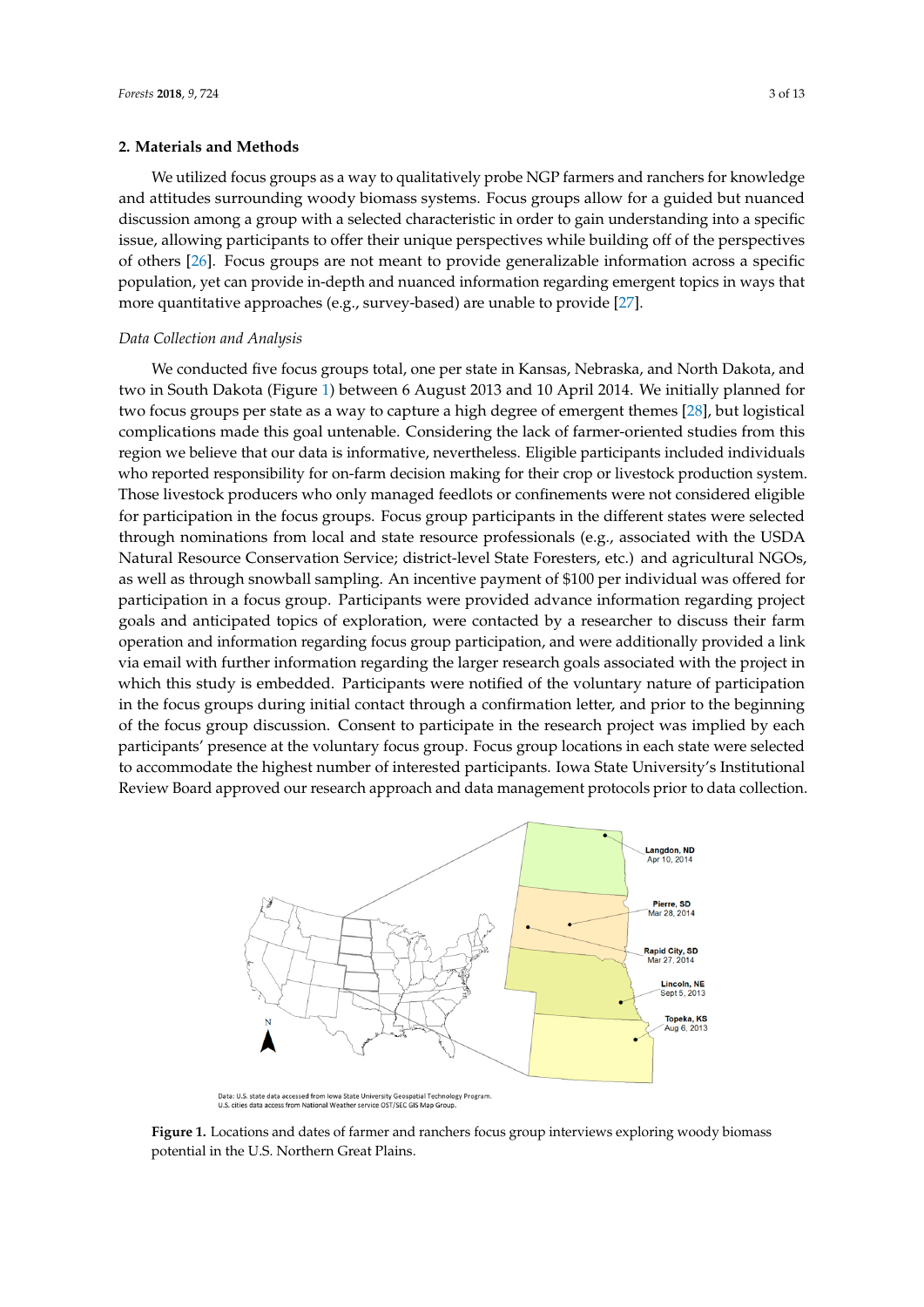Guide questions were used for all focus groups, and involved general queries about (1) regional land use and "marginal" land, (2) opinions and experiences with trees in agricultural landscapes, and (3) views on woody biomass as a marketable product. Following the focus group discussion, participants were asked to complete a short questionnaire to capture relevant demographic information. Focus groups were audio recorded, transcribed, and results were coded using NVivo 10 [\[29\]](#page-11-6).

Data were organized, categorized and coded using grounded theory. Grounded theory is an inductive process that involves a systematic approach to exploring and organizing qualitative data that allows cohesive findings to "emerge" thus allowing a theory to develop about a particular social situation or context [\[30\]](#page-11-7). Preliminary open coding is the process of categorizing and labeling like content and was used to categorize statements within and across focus groups. A second cycle of hierarchical axial coding establishes relationships between codes and was completed to explore categories further and draw data into overarching themes, and to explore nuances in farmer/rancher statements within a given theme.

The coding process was done independently by two researchers who used a kappa value calculation to track inter-rater reliability or agreement among independent analysts. Independent codes that scored a kappa coefficient of >0.40 meant that both researchers moderately to strongly agree that the data is related and emerge as part of a specific theme [\[31\]](#page-11-8); thus, developing robust themes in the findings. The results presented below are written as a narrative around the common thematic findings.

## **3. Results**

In total, 35 farmers and ranchers participated in our focus group series. A summary of participant demographic information is presented in Table [1.](#page-3-0) Cumulatively, focus group participants manage 20,850 hectares (51,500 acres) across 32 counties in the NGP; an average of 559 hectares (1381 acres). On average the participants were 52 years old, had about 26 years of experience with farming or ranching. Female farmers/ranchers made up 21 percent of total participants. Just over 91% of the participants planned on continued farming/ranching for at least the next 10 years. Reported land use on participants' property included crop production, woodlands, land set-aside with the Conservation Reserve Program (CRP) land, shelterbelts/windbreaks, ponds, wetlands, pastureland, and grassland. Reported crops produced in the region include corn, soybeans, wheat, oats, hay, barley, millet, milo, sugar beets, sunflowers, canola, flax, peas, and safflower.

| <b>Participant Charateristics</b>                             | North Dakota<br>$(n=8)$ | South Dakota<br>$(n = 11)$ | Nebraska<br>$(n = 7)$ | Kansas<br>$(n=9)$ |
|---------------------------------------------------------------|-------------------------|----------------------------|-----------------------|-------------------|
| Average hectares of land managed                              | 383                     | 932                        | 212                   | 710               |
| Average age in years                                          | 47                      | 57                         | 55                    | 49                |
| Average years farming or ranching                             | 17                      | 29                         | 30                    | 29                |
| Percent of female participants                                | 12                      | 36                         | 14                    | 22                |
| Percent planning to continue<br>farming for the next 10 years | 86                      | 90                         | 100                   | 89                |

<span id="page-3-0"></span>**Table 1.** Summary of participant and farm system characteristics from a farmer and rancher focus group series from the Northern Great Plains exploring woody biomass potential, 2013–2014.

## *3.1. Agricultural Value of Trees*

Across all focus groups there was a broad general stated interest for the establishment and management of trees within their farm/ranch systems for multiple ecosystem service values. Farmers and ranchers articulated the potential utilitarian benefits of planted trees within their existing agricultural systems largely in the context of utilizing trees to indirectly enhance existing cropping systems or as a way to directly expand profit potential through income diversification (e.g., selling biomass). Tree-related benefits centered upon potential crop yield benefits through the use of field windbreaks that bring about various effects such as improved microclimate for crops, better soil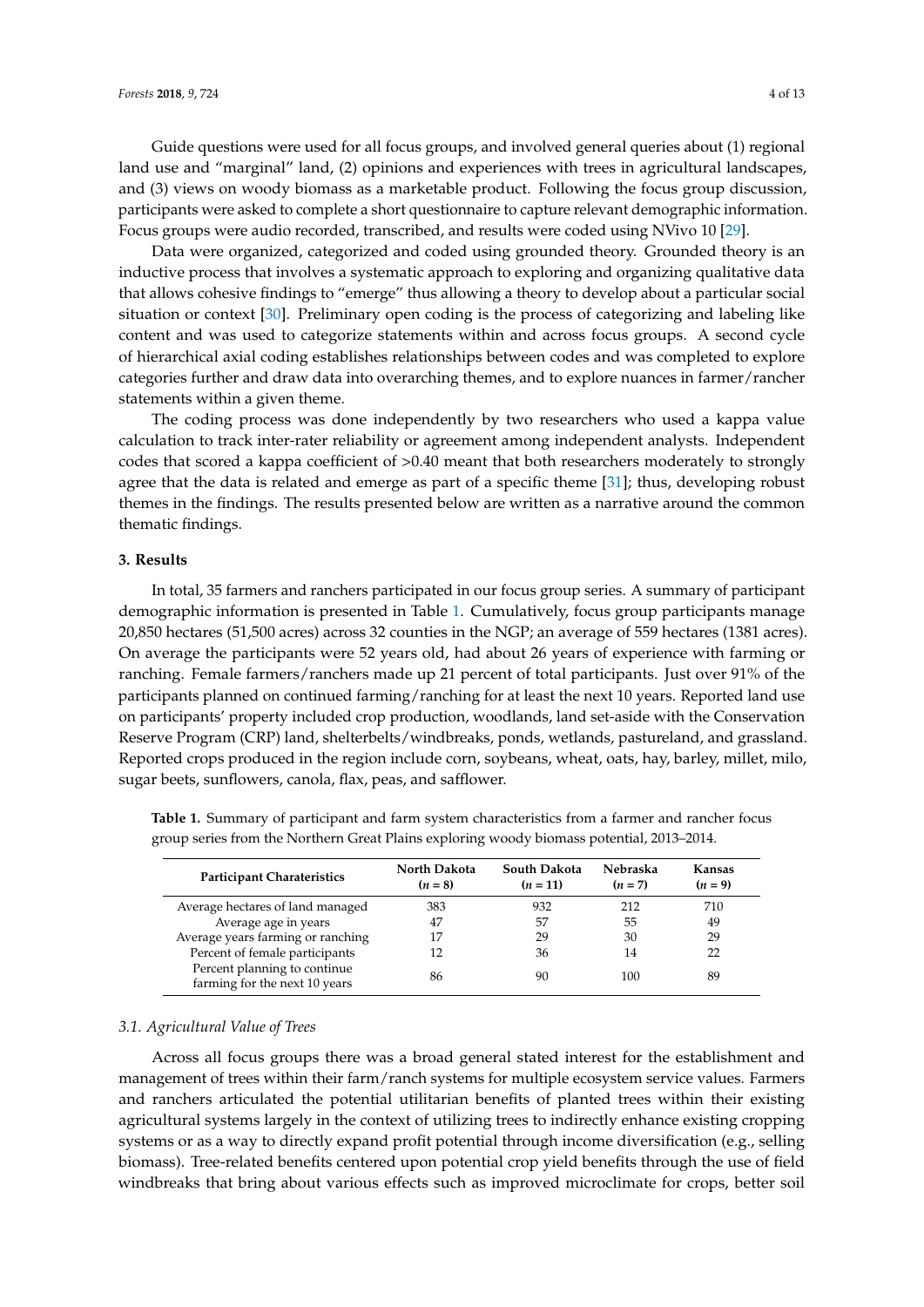moisture conditions, and soil and plant protection from wind erosion. Other specific production benefits broadly described during focus groups included winter wind protection for livestock, as well as extended forage opportunities. One North Dakota farmer noted her knowledge regarding production benefits from establishing trees on the periphery of cornfields, stating: "...You have your spot right out from the tree row where your corn is going to be stunted and shorter, but the next two to three tree heights out your corn production is going to be at least double in that area... There is an increase over the whole field just based on that forty to sixty feet out from the tree row, because of the moisture, the snow that comes off of the trees... it's all that much moisture for the corn." A rancher in western South Dakota also noted how trees serve to improve moisture conditions within his operation, stating: "Everything that we've done, all the tree belts we've planted and everything, have all been to conserve water (for crop use)... to catch snow."

Farmers and ranchers also noted non-crop environmental and cultural benefits (e.g., recreation, wildlife) offered by trees, but largely in the context of prioritizing management activities. For example, one Kansan rancher acknowledged a trade-off in enhancing wildlife habitat at the expense of utilizing woodlands to overwinter his cattle, stating: "The previous landowner had grazed his livestock [to where] there was no understory brush... I do a lot of bird watching and it's got habitat that should be conducive to a lot of migratory species and they're just, they weren't there. Wildlife enhancement was part of (my management priorities) and it has helped substantially keeping livestock out of there... Most livestock producers would look at that and say 'man, that is a great place to winter cattle'... but best usage? No, I don't think so."

Interestingly some farmers noted the value of trees in the landscape relative to their absence or loss from the landscape (e.g., windbreak removal) due to the increase usage of reduced tillage or no-till practices and concomitant perceptions that windbreaks are no longer needed. A farmer in North Dakota illustrated this observation in the context of wind erosion, stating: "People say that (North Dakota farmers) don't need trees (windbreaks) because we've minimum tilled, but the reality is we still till a lot... (T) his winter was a hard one in North Dakota. The dirt in the air...I've got pictures where you couldn't see a quarter mile and it wasn't from the snow, it was from the dirt."

Despite the benefits noted, farmers and ranchers in all focus groups also discussed disamenities associated with undesirable "nuisance" or "weed" trees. Participants discussed trees such as Eastern red cedar (*Juniperus virginiana* L.) or Siberian elm (*Ulmus pumila* L.) that have a tendency in this region to invade rangeland and grasslands thus requiring periodic and at times, costly removal. Nevertheless, there was a clear distinction between volunteer trees (problem/weed trees) and "good trees," which are planted or naturally occurring in a manner that offered desired benefits to farmers and ranchers. As one Kansas rancher illustrated when noting the value of many of the naturally occurring trees in his agricultural operation, stating: "I mean (Eastern red) cedar is a big problem... We're constantly cutting cedar out. But in places (on the farm) you have to have trees. It's just good farming practice."

#### *3.2. Trees and Biomass Management*

When focus group discussions shifted from exploring the value of farm/ranch trees relative to their primary crops to trees being used specifically as a biomass crop, focus group participants in all states drew attention to the potential to utilize "weed trees". The majority of participants in all states framed this idea as clearing/harvesting undesired trees that currently exist on farms/ranches, or intentionally establishing fast growing, site hardy "weed" species as a crop. Discussion was particularly focused on woody biomass being an income opportunity for marginal land areas that are either unused or as a way to gain periodic income while improving overall site conditions. As an example, one South Dakota rancher offered: "I can see the potential of growing weed trees in areas I don't farm, I mean elms, and these kinds of things. But... it'd be three to four to five years before you'd get any return on your investment, which isn't necessarily a bad thing." Similarly, a Kansas farmer commented on a possibility for those in western Kansas who face ongoing issues with soil moisture and productivity as a result of limited precipitation: "Now if you had a brushy biomass crop that you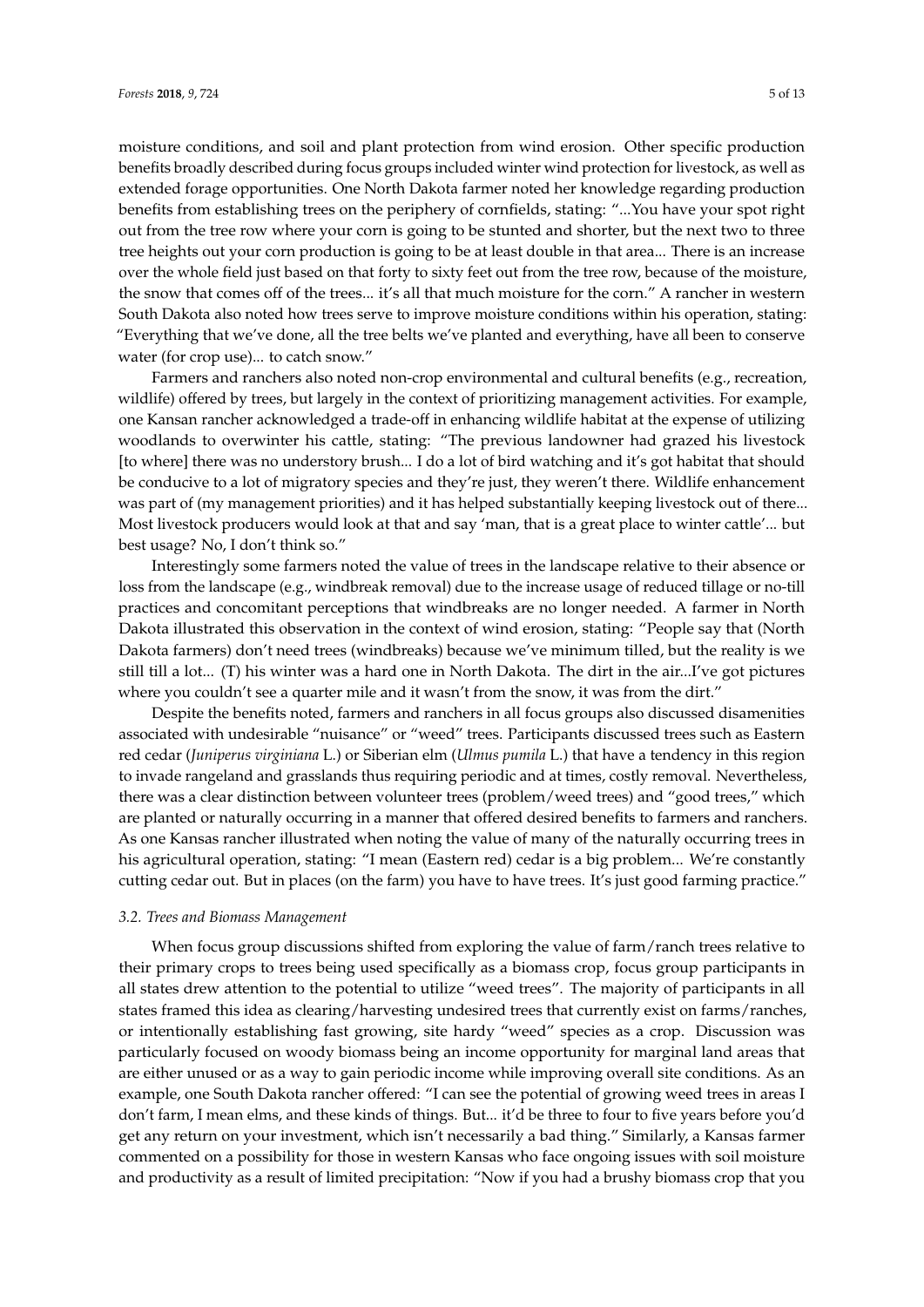could grow with limited water in poor soil, you could find enough ground out [west]. People would be interested in growing something that they could sell." One farmer from South Dakota reflected his vision but also concerns (that were echoed by other participants), stating: "I had envisioned something more or less on the lines of... on these cropland acres, planting strips (of trees for harvest), and then

taking advantage of the hunting... and they give shade, you could (use trees) so they'd hold snow too... keep some of that moisture there to get through them later-on months. I mean, I'd be interested in something like that, but the management side of it would have to be absolutely nailed down so that it didn't turn into these fast-spreading trees, and have a mess."

A few farmers did note that trees may also have specific advantages over other potential biomass crops particularly in the context of protecting soils. For example a farmer from South Dakota stated, "Even with switchgrass—you're pulling minerals out, and you're hauling them away, and you're mining and you're not replacing [nutrients]." While a farmer from North Dakota offered, "I would prefer to see trees harvested for biomass than people using wheat straw for biomass, or even corn stover... because the trees would grow on a specific area over time. The corn stover, you start taking that residue off the land and you've got less there to build future organic matter for your soil. And, I mean, once it's gone, it's gone."

#### *3.3. Barriers and Facilitators to Woody Biomass Production*

Across all focus groups, when exploring the possibility of establishing a biomass crop (woody or otherwise) various participants highlighted access to credit as a problem particularly relevant to younger farmers with higher debt to asset ratios. The farmers and ranchers broadly discussed how pursuing a new crop such as biomass is a risky venture even on marginal land and access to capital or ways to hedge risk are needed. For instance, one farmer from Kansas illustrated how his financial constraints have changed over time, positioning him to explore new markets associated with woody biomass if he chose to: "When I purchased this property... I was leveraged way more than I ever wanted to be leveraged on that, so it was a financial decision for me. I had to earn cash but... the older you get the less leveraged you are. I own the property now; I can do what I want. The bank doesn't tell me (what to do anymore)". Another farmer from South Dakota echoed this concern with his personal experiences, describing difficulty receiving a loan 15 years ago to begin his current conventional farming operation let alone pursuing something new like woody biomass, noting his eventual participation in a program dedicated to providing assistance to beginning farmers which he views as instrumental to his ability to get into farming in the first place.

Prompted by these potential barriers associated with access to credit, focus group discussions in all states turned to the use of alternative ways to defray financial risk and gain entry into new land use ventures via policy tools such as United States Department of Agriculture (USDA) subsidies or technical service programs that facilitate tree planting and/or biomass production. There was broad participant familiarity with current USDA conservation programs (specifically, the Conservation Reserve Program; CRP) that support tree planting and management. Several participants noted benefits afforded by government conservation programs, including technical assistance when engaging in a new opportunity such as establishing trees for biomass production, and in supplemental financial incentives. A number of farmers shared positive experiences in working with the USDA Natural Resource Conservation Service and/or other government entities. One farmer/rancher queried the group on how to handle an ecologically sensitive area on his property through the use of tree systems, and a rancher offered "I started working with the Kansas (Forest Service) about six or eight years ago and they have helped me tremendously with knowing what to do with things like that (e.g., CRP)."

Interestingly, it was mentioned by a number of participants that various incentive programs might well encourage land use innovation in nuanced ways, thereby facilitating adoption of woody biomass. A number of farmers/ranchers in all states noted that a barrier to planting trees (or any "alternative" crop) on even marginal land is the tendency for farmers to adhere to the production status quo and perceived social norms within their agricultural community. For example, a Nebraska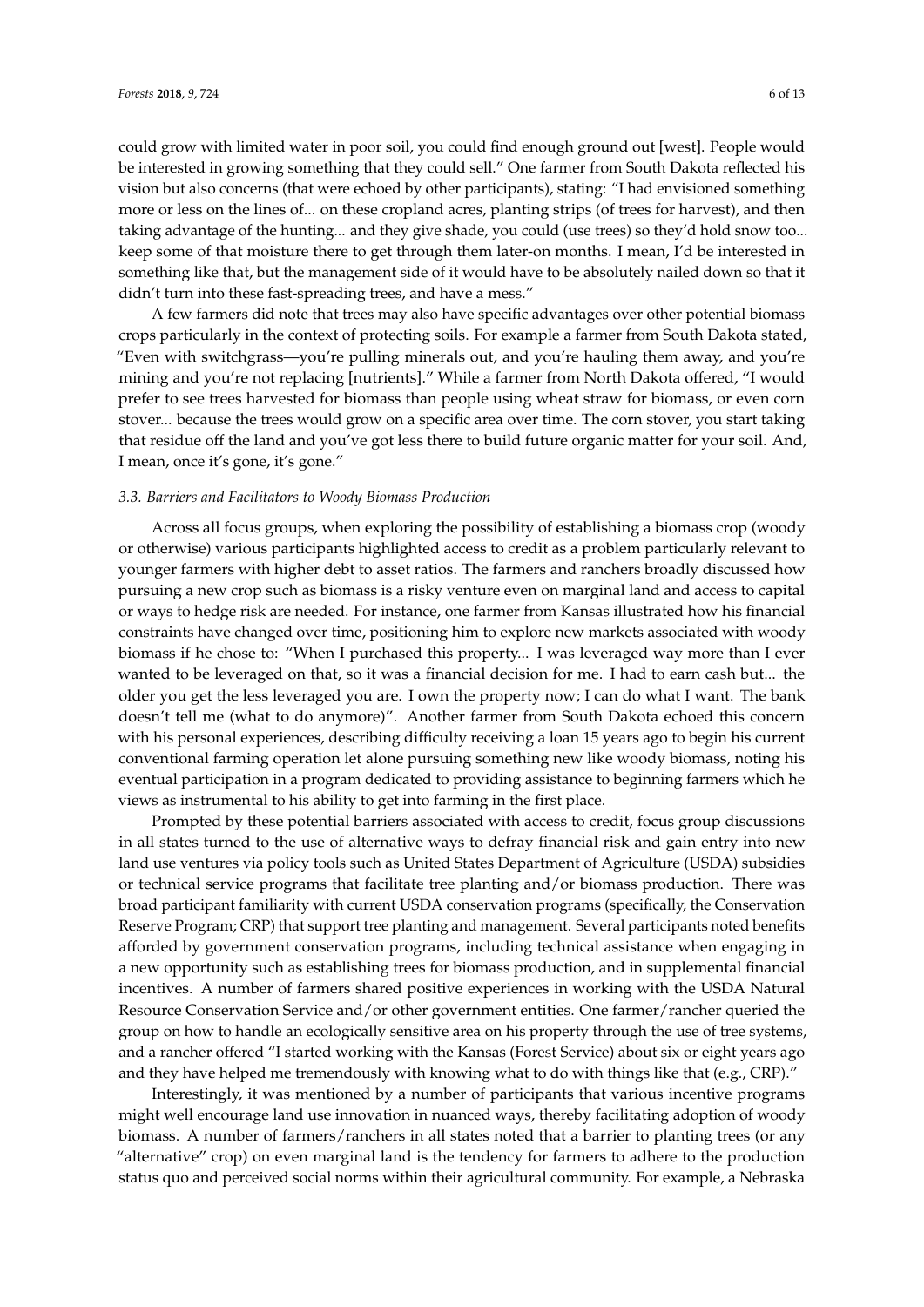farmer regarding his potential interest in establishing trees within his agricultural system for biomass, stated: "One issue is your neighbors will say 'well that's crazy, because the next guy's gotta come along and put a lot of dozer work into pushing it all out so that he can put corn in there,' which is the assumption is that it will all go back to corn. ...It's kinda hard psychologically to get yourself to go in and start planting trees on ground that you used to farm". Yet a few farmers with experience with USDA programs stated that this type of social constraint could be mitigated by the personalized, farm-specific technical advice that many governmental programs offer along with financial incentives toward new land use opportunities. Farmers noted that benefits of this interaction involve a higher degree of informed decision capacity and increased confidence in the innovation. In regards to the USDA Conservation Stewardship Program, a farmer from South Dakota offered his experience, " . . . you get some (farm specific) support, it helps you open your mind to try something new rather than doing it the same old way that we've always done it."

Overall however, farmers and ranchers expressed general hesitancy to participate in government programs. Some of the reluctance was tied to a general aversion to government financial assistance of any kind. Reasons cited ranged from individual objections such as general mistrust of the government, the typical quantity of paperwork involved and other "red tape" associated with state and federal government programs. Nevertheless there was a broad assumption that if there was going to be an increase in tree planting within the NGP, working with government programs will likely be required on some level because participants in all focus groups expressed significant lack of knowledge regarding trees in general and information about woody biomass systems specifically. Information needs noted by participants relevant to woody biomass production include specifics centering upon tree planting guidelines and requirements such as appropriate species, the total amount of land needed to have a viable operation, harvest methods and equipment needs, availability of custom growers/harvesters, and information on typical post-harvest land management for sustainable production or to convert the land to an alternative use.

A small number of farmers did mention the USDA Biomass Crop Assistance Program (BCAP) which contractually connects biomass producers with an end user (energy producer) and provides technical advice, cost share funding and subsidized biomass prices to biomass producers, a farmer from Kansas offered: "(The) Biomass Crop Assistance Program... has a lot more flexibility. It has a five- year contract instead of a ten- or fifteen-year contract (like with CRP), it pays for establishment of [biomass], so there's a lot of funding that has been available but people aren't aware of it. Now it doesn't pay as much as corn when corn's seven or eight dollars a bushel..." Nevertheless, it was recognized among a number of participants that a program such as BCAP would be needed to bridge the likely time involved in investing in trees (it should be noted that the vast majority of focus group participants in all states had not heard of BCAP). The lack of quick or the periodic nature of profit resulting from a biomass crop compared to annual cropping systems was broadly noted in all focus groups as a barrier that would likely need to be addressed either through subsidies or an otherwise well-developed market.

Many of the participants expressed preferences for the existence of local, sustainable, independent markets to a subsidized market (such as that offered by a program such as BCAP), yet there was an broad belief that start-up subsidies would likely be required to support emerging energy markets. As one Nebraska farmer stated: "If an industry can stand on its own, it's a viable industry. And, maybe it's okay to subsidize something for a little while...to get it on its feet (like grain ethanol). But then at some point, corn ethanol has to make or break it on its own, and that's kind of how I feel about anything". When considering whether or not trees would make for a competitive cropping system, one Kansas farmer offered her perspective general to agricultural producers in her state: "I think overall our agricultural producers are into what the rest of our society is; which is instant gratification and there's no instant gratification with trees." Outside of government subsidy start-up programs, however, there were focus group wide concerns about the sustainability and regional nature of any biomass based bioenergy market. Broad concern about market sustainability was succinctly summarized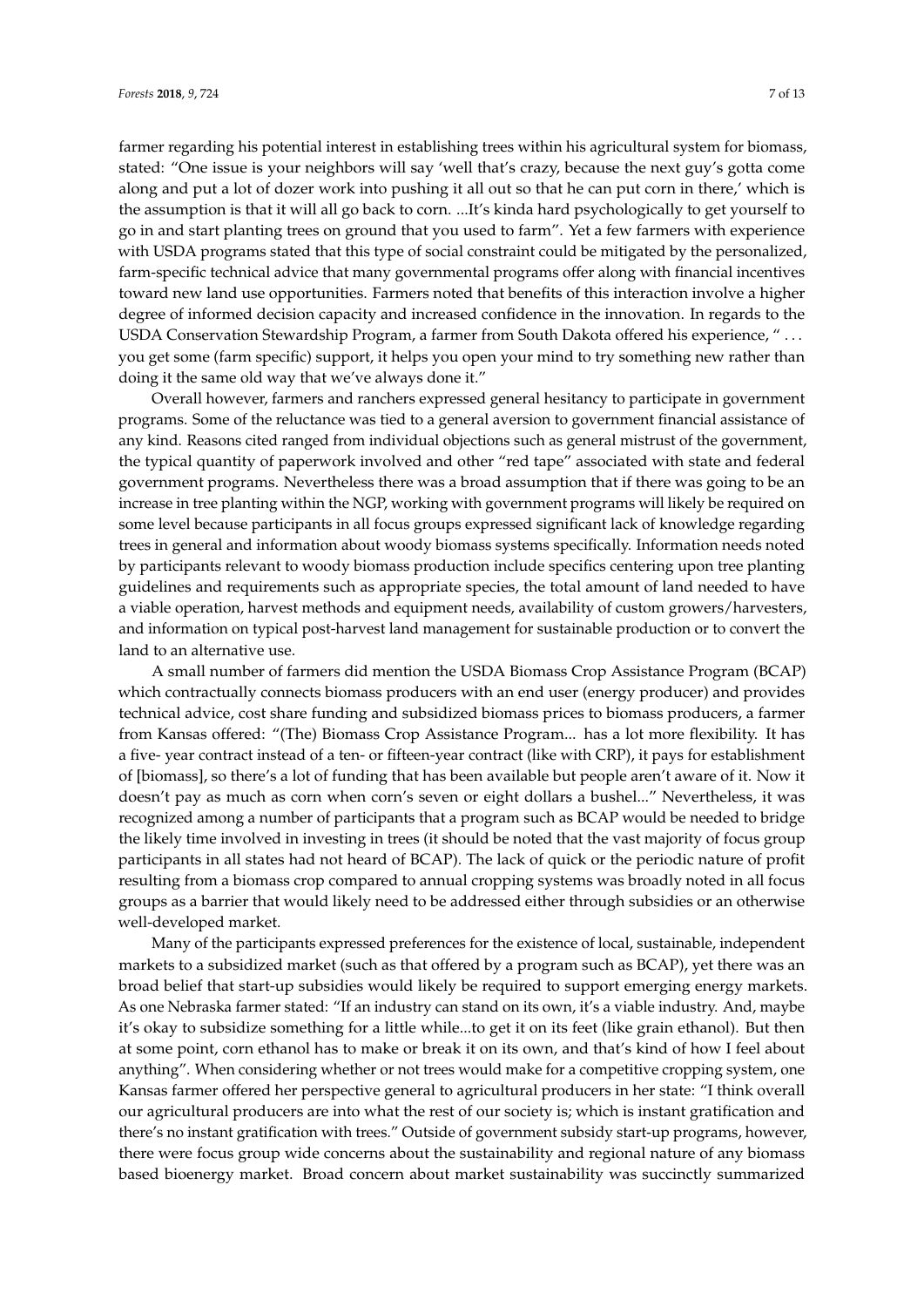by a North Dakota farmer who offered: "To me that would be the biggest mental hurdle if you're looking at it as dollars and cents: Will (markets) actually be here in fifteen years, or am I going to hire a bulldozer to take (the trees) out?" Relatedly, numerous farmers and ranchers noted how important local physical markets were in their region, a sentiment captured by one South Dakota rancher who acknowledged a strong preference for local processors for woody biomass, offering, "if there's not a functioning facility somewhere reasonably close by for you to take (harvested trees) to, then that's going to make a whole lot of difference."

Beyond market and production questions, a number of farmers and ranchers had fundamental biological questions. Participants within the South Dakota and Kansas focus groups specifically noted the biophysical challenge of growing trees within the western portion of their states as a major barrier to utilizing trees for biomass or any other purpose within their farm/ranch system. Within our focus group in eastern Kansas, for example, farmers and ranchers discussed general challenges for tree growth in the state due to limited rainfall and the widespread need for intensive irrigation in many agricultural activities. Within our groups in central and western South Dakota, while not a universal concern, a number of farmers and ranchers noted biophysical limitations as their primary hesitancy in interest as a woody biomass producer when considering that opportunity. One western South Dakota rancher stated bluntly: "If you can find a tree that'll grow in my county, that'll get whatever height it needs to get in a reasonable time, then (I would look at growing trees). Right now, I don't know what that tree is."

#### **4. Discussion**

Our analysis of data from farmer/rancher focus groups conducted in the U.S. Northern Great Plains was targeted to capture perspectives on the value of trees in agriculture and woody biomass production generally. Our findings suggest that individual farmer and ranchers value the role that trees can play in agriculture particularly on marginal or unused farmland, but have a distinct lack of knowledge regarding their potential as a biomass crop. There is uncertainty about financial and technical risk. Most of the participants recognized that if biomass production (or an increase in tree planting and management in general) where to expand in the NGP region, that government programs would likely be needed to provide much needed technical guidance and financial incentives. Nevertheless, many of the farmers/ranchers also expressed reluctance to work with government programs. As the NGP regional bioeconomy continues to emerge and expand, based on the experiences of other regions within the US and abroad [\[32–](#page-11-9)[35\]](#page-11-10) facilitating entities (public and private) will likely need to consider desired information needs relative to expanding the potential of tree systems in this context. Targeting information and technical outreach to communicate the variety of benefits and potential risks of tree establishment as a biomass crop may be essential to allowing landowners and bioenergy investors to more fully explore opportunities. As such, this research highlights a number of contextual insights and information gaps related to the purposeful integration of trees into agricultural landscapes and/or production systems that are relevant to market development.

Most farmers and ranchers in our study who expressed interest in biomass production were interested largely because woody biomass crops were more often than not viewed as complementary to their farming systems in that they benefited existing cropping systems or would be a good alternative use for marginal land areas; an important factor also captured within previous research on the use of perennial vegetation [\[36,](#page-11-11)[37\]](#page-11-12). Our research points out that NGP farmers/ranchers appreciate environmental outcomes associated with on-farm trees along with the possibility of marketing the biomass at some point in time; thus joint production of environmental and commodity benefits. This is potentially an important finding as the value orientations of agricultural operators has been shown to broadly influence farm management decisions relating to conservation, resource protection, and required profit outcomes particularly in the context of strategic use of trees and or in biomass contexts [\[38,](#page-11-13)[39\]](#page-11-14). More specifically, farmers have at times been willing to face higher financial risk in a farming endeavor when there is an associated environmental benefit  $[40,41]$  $[40,41]$ . Other studies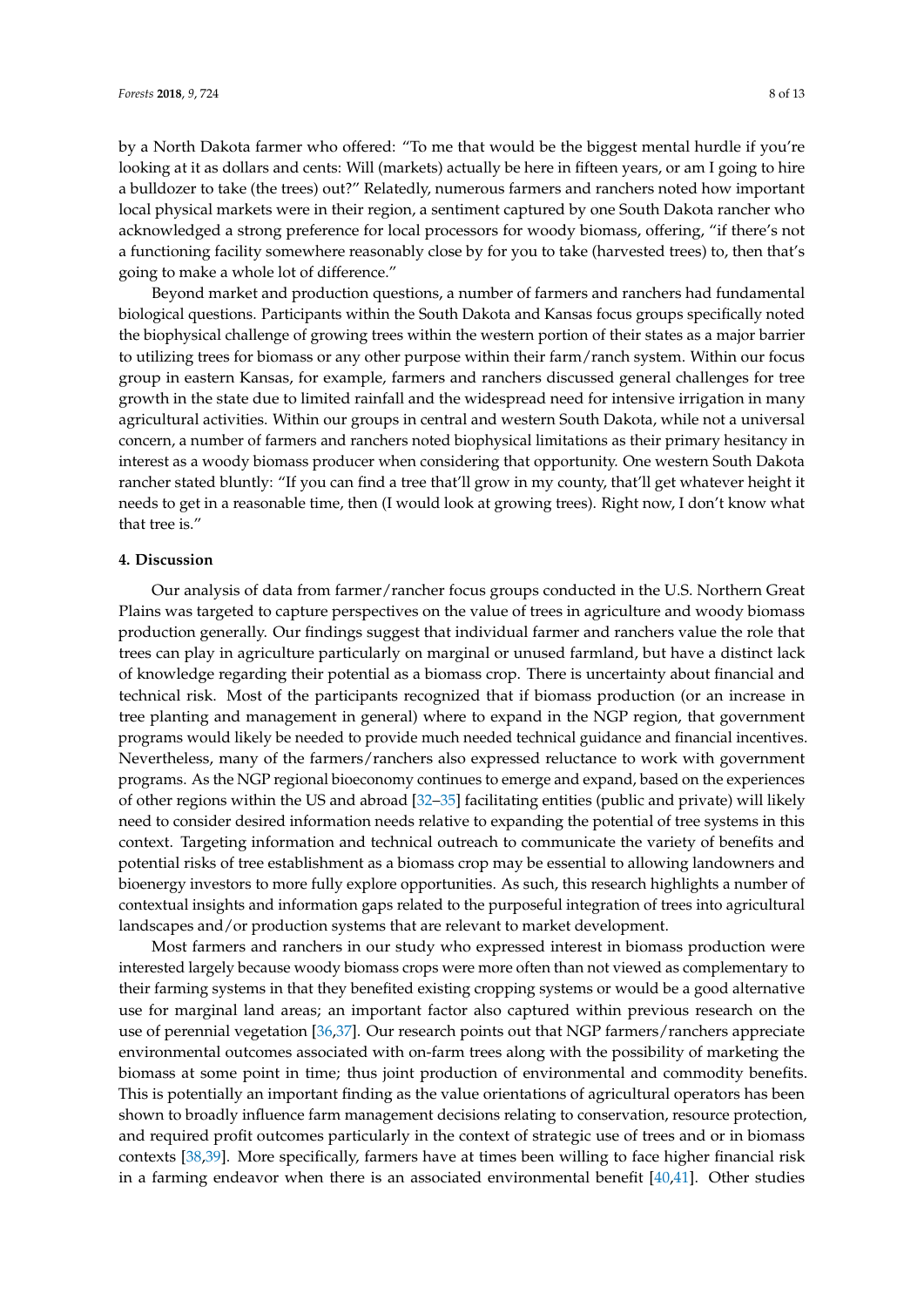have also noted that perennial bioenergy crops may be appealing to those farmers and landowners oriented towards bio-physical resource conservation such as protecting soils or more cultural benefits such as enhanced aesthetics or habitat related recreation [\[42,](#page-11-17)[43\]](#page-11-18). Woody biomass systems have been highlighted for their capacity to provide or otherwise mediate myriad environmental services such as long term below ground carbon sequestration, habitat and habitat connectivity (e.g., corridors), and efficient nutrient and water cycling particularly in landscapes dominated by row-crops [\[40\]](#page-11-15).

A few of our focus group farmers questioned the biophysical capacity to grow trees in certain locations in the NGP. Throughout the NGP region however, there is strong bio-physical potential for woody biomass production, though yields will vary considerably across suitable species due to regional differences in precipitation (timing and quantity) as well as length of periods between precipitation events and number of frost-free days in spring [\[44\]](#page-11-19). Nevertheless, woody biomass trials in the Central Great Plains suggest high potential biomass tonnage across a variety of hardwood coppice species, e.g., ~ 5.5 mg per hectare per year [\[43](#page-11-18)[,45\]](#page-11-20). Work is currently underway to explore an expanded role for eastern red cedar, one of the "weed trees" specifically mentioned by a number of our focus group participants [\[46\]](#page-11-21). Specific to understanding feedstock capacity to support small scale bioenergy projects in this region [\[15\]](#page-10-14), based on plantation yield data from the Central Great Plains [\[41](#page-11-16)[,42\]](#page-11-17) as little as 81 to 405 hectares of planted hardwood trees could potentially supply the annual megagrams (tonnage) needed for individual bioenergy projects. Of relevance, Hand et al.'s [\[23\]](#page-11-0) quantitative assessment of biomass potential in the NGP, the majority of representative survey respondents (66%) managed an average of 130 hectares that they consider to be "marginal" farmland that conceivably could be utilized for tree establishment [\[23\]](#page-11-0). As mentioned prior there are a number of government sponsored programs that facilitate small scale bioenergy projects [\[15\]](#page-10-14) that not only help convert energy/boiler systems to use biomass feedstock, but also help facilitate costly feedstock transportation and storage. Thus a small, but dedicated network of individual farm systems could annually contribute woody materials and support a central bioenergy project site.

A few of our focus group participants offered that trees may have certain resource management advantages over other biomass feedstocks in certain situations, a finding that is consistent with other farmer-based studies. Relative to collection of crop residues for bioenergy purposes, farmers have expressed that strong concerns regarding the loss of nutrients and increased soil erosion decrease their interest in marketing residue [\[24,](#page-11-1)[25,](#page-11-2)[47\]](#page-11-22). Trees on the other hand are well known for their ability to protect soil fertility and provide erosion control [\[48\]](#page-12-0). Additionally, woody biomass systems may also have relative feedstock advantages over herbaceous biomass or crop residue in terms of versatility as a feedstock, storage capacity, and feedstock logistics. For example, woody materials have very high energy output:input ratios, trees can be stored "on the stump" or at field edges more easily than herbaceous materials, and harvests can be scheduled easily [\[40\]](#page-11-15). Advantages such as these may well be important relative to potential landowner interest in woody biomass as a commodity because of the typical periodic nature of harvests; this periodicy being an distinct issue for some of our focus group participants (e.g., "...there's no instant gratification with trees"), though at least a few farmers were unconcerned (e.g., "...it'd be three to four to five years before you'd get any return on your investment, which isn't necessarily a bad thing").

Another pervasive constraint present in the focus group discussions was financial uncertainty relative to getting started at the farm-scale but also in terms of market sustainability. This constraint was partially nested within a recurrent focus on participant concerns of a viable local market for woody biomass developing within their region. Both findings being consistent with previous explorations of emergent bioenergy supplier opportunities [\[30,](#page-11-7)[39,](#page-11-14)[47,](#page-11-22)[49\]](#page-12-1). Our focus group participants also echoed findings in previous research noting struggles with access to capital and various requirements from lending institutions relative to farm-level investing in tree based land use in agricultural regions [\[50](#page-12-2)[,51\]](#page-12-3). There were also distinct questions and concerns among our focus group participants about investing in an emerging market that may be dependent upon subsidies. Previous research exploring policy options is consistent with the broad preference among farmers and ranchers in our study for participating in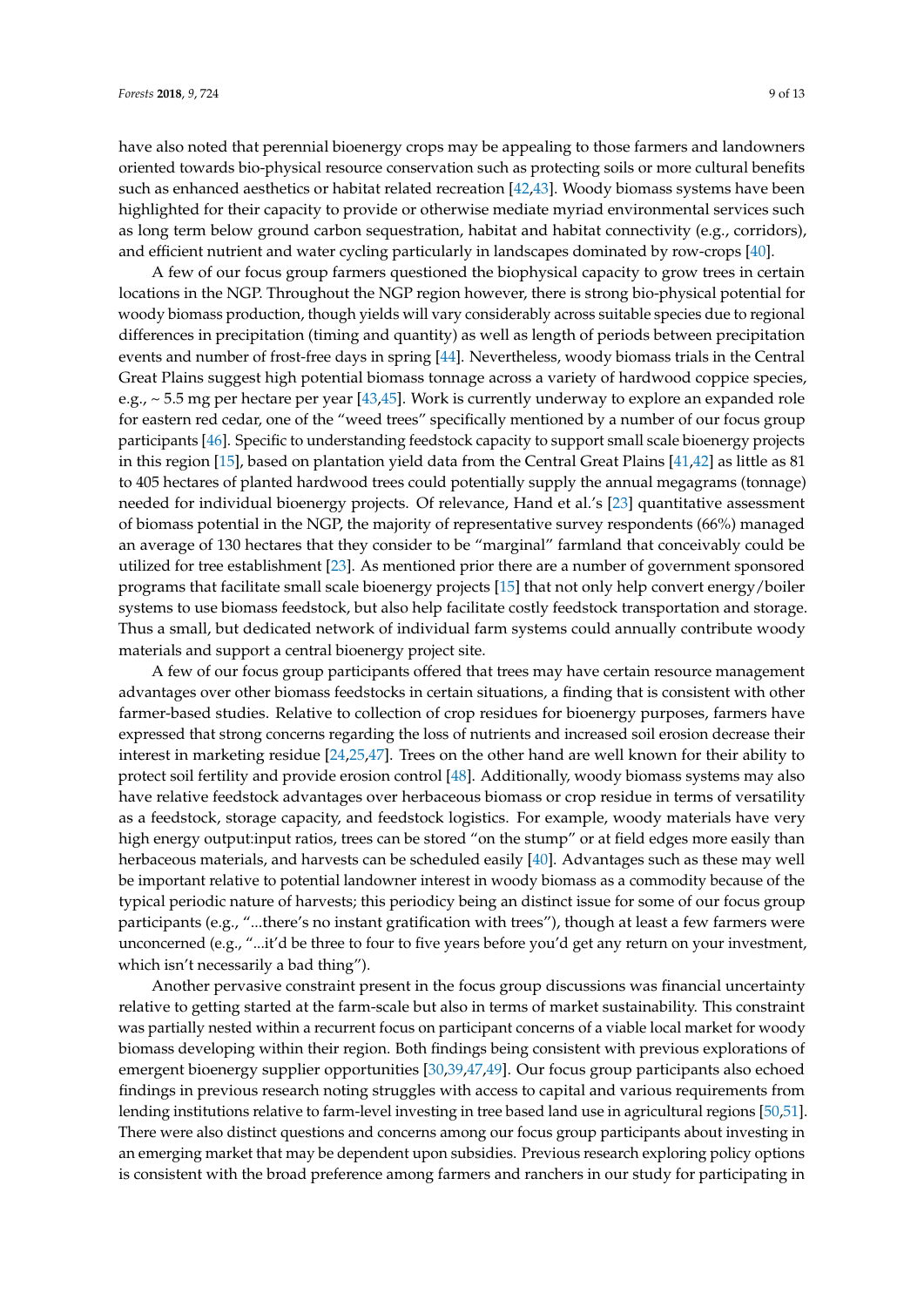free markets over engaging with governmental entities for subsidies due to concerns about the ability of markets to mature on their own or always being dependent upon extra-market support as well as potentially constraining contractual requirements [\[37](#page-11-12)[,52](#page-12-4)[,53\]](#page-12-5).

The NGP region does have demonstrated experience with farmer participation in a biomass incentive program, as two areas of Kansas participate in the Biomass Crop Assistance Program (BCAP). BCAP is a federal financial incentive policy tool providing subsidies to participating landowners and biomass processing facilities to address regional supply issues posed by developing markets for cellulosic biomass [\[54\]](#page-12-6). Additionally, the NGP has existing policy structure encouraging the increasing utilization of renewables for electricity production from sources such as wind, solar, and biomass. As part of their Renewable Fuels Portfolios (RFP), Kansas set a legally binding Renewable Fuels Standard to have 20% of electricity production from renewable resources by 2020, the Dakota states each set a more flexible goal of 10% by 2015, while Nebraska has not set formal targets [\[6\]](#page-10-5). North Dakota has already surpassed their original target, with 16.7% of retail electricity from renewable energy sources [\[55\]](#page-12-7). Kansas is about three-quarters of the way to meeting their renewables standard [\[56\]](#page-12-8), while South Dakota is about halfway to meeting their voluntary targets [\[57\]](#page-12-9). U.S. state rankings on policy-readiness for woody biomass utilization position North Dakota as a state with a relatively developed policy structure (ranked 13th) [\[58\]](#page-12-10). Rankings for the rest of the NGP (Kansas, 25th; South Dakota, 31st; and Nebraska, 41st) suggest a need for further development of financial incentives (tax incentives, subsidies and grants, financing and contracting) and non-financial incentives (rules and regulations, education and consultation) to better facilitate not just the establishment and utilization of woody biomass but to foster robust markets that feature long-term private investment and infrastructure development [\[58\]](#page-12-10). Although biomass utilization policy structures and tools are available regionally, whether or not farmers and ranchers will participate in those depends on how they evaluate both a given policy tool, as well as woody biomass production generally.

## **5. Conclusions**

Results from this study have implications for those engaging in policy development efforts designed to further encourage the use of a variety of feedstocks within an emerging bioeconomy within the Northern Great Plains, as well as for resource professionals sharing relevant knowledge to agricultural operators on available or emergent opportunities. Insights drawn from our study, while bound by the qualitative nature of the research and to the individuals within our focus group series, shed light on the level of awareness and associated concerns of farmers and ranchers on various drivers of landscape change within their states. Additionally, our research highlights the complexity associated with evaluating a potential endeavor that is largely hypothetical due to the emerging nature of markets for woody biomass in the Northern Great Plains, capturing a rich picture of how farmers and ranchers seek to both parameterize and reduce associated risks and uncertainties. Further research that seeks to guide multi-scale efforts to alleviate the barriers to choosing diversified systems reported by farmers and ranchers within our study could serve both to facilitate the realization of an operator's ideal farm system, as well as to aid in the development of regional efforts to produce energy from renewable resources.

**Author Contributions:** Conceptualization, J.T.; Methodology, A.M.H., J.C.T.; Validation, A.M.H., J.C.T.; Formal Analysis, A.M.H., J.C.T.; Resources, J.C.T.; Writing—Original Draft Preparation, A.M.H., J.C.T.; Writing—Review & Editing, A.M.H., J.C.T.; Visualization, A.M.H., J.C.T.; Supervision, J.C.T.; Project Administration, J.C.T.; Funding Acquisition, J.C.T.

**Funding:** Funding was provided by the United States Department of Agriculture, North Central Region, Sustainable Agriculture Research and Education program, Project Number: LNC12-346, and the North Central Regional Sun Grant Center/USDA-NIFA competitive grants program (Grant No. ID0EYKAE1454).

**Acknowledgments:** Thanks to Caroline Murray for editorial assistance.

**Conflicts of Interest:** The authors declare no conflict of interest.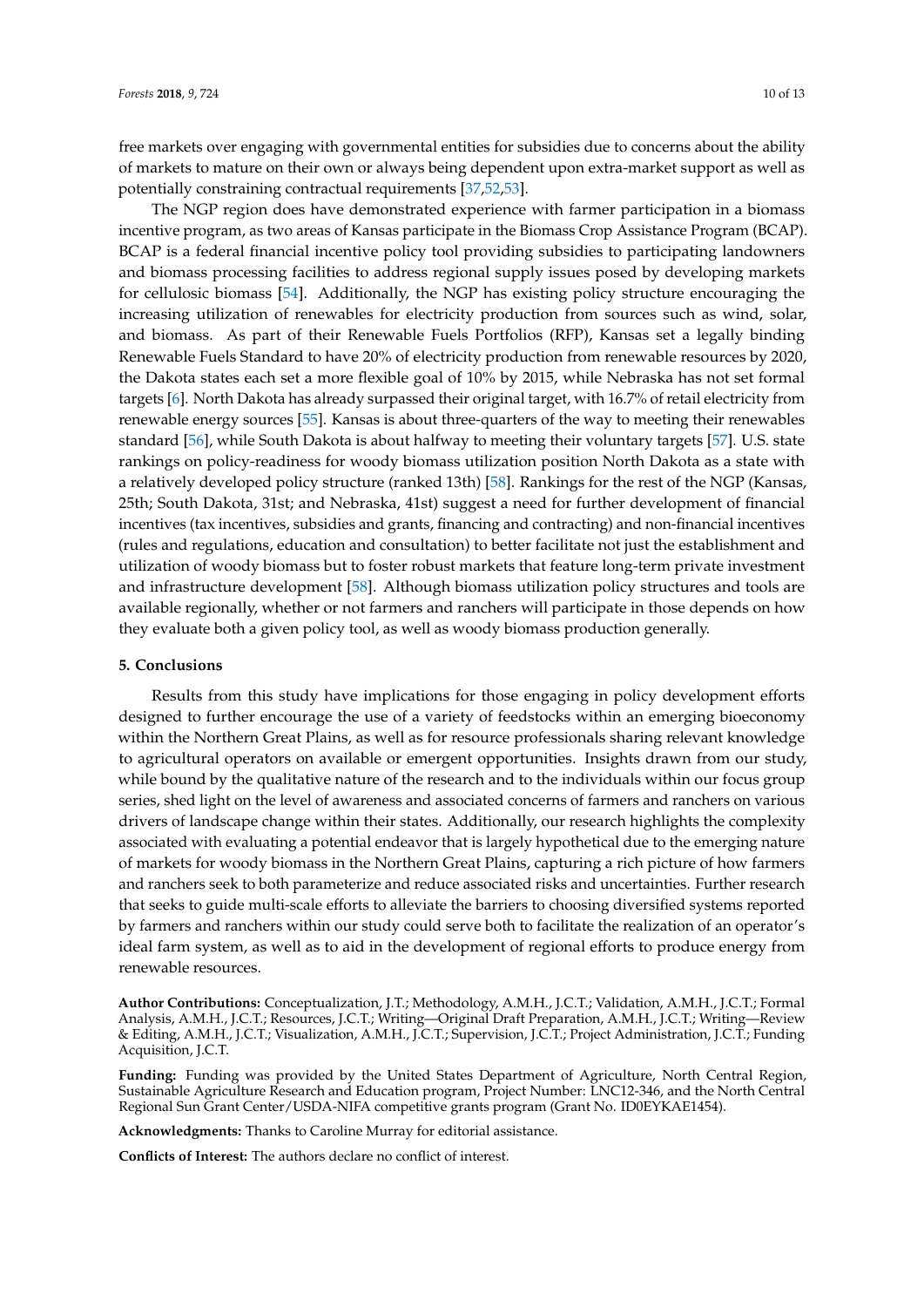## **References**

- <span id="page-10-0"></span>1. Perlack, R.D.; Eaton, L.M.; Turhollow, A.F., Jr.; Langholtz, M.H.; Brandt, C.C.; Downing, M.E.; Graham, R.L.; Wright, L.L.; Kavkewitz, J.M.; Shamey, A.M.; et al. US Billion-Ton Update: Biomass Supply for a Bioenergy and Bioproducts Industry. Available online: [http://jchemed.chem.wisc.edu/Journal/Issues/2005/Nov/](http://jchemed.chem.wisc.edu/Journal/Issues/2005/Nov/abs1601.html) [abs1601.html](http://jchemed.chem.wisc.edu/Journal/Issues/2005/Nov/abs1601.html) (accessed on 15 October 2005).
- <span id="page-10-1"></span>2. United States Energy Information Administration (USEIA). Cellulosic Biofuels Begin to Flow but in Lower Volumes than Forseen by Statutory Targets. Available online: [http://www.eia.gov/todayinenergy/detail.](http://www.eia.gov/todayinenergy/detail.cfm?id=10131) [cfm?id=10131](http://www.eia.gov/todayinenergy/detail.cfm?id=10131) (accessed on 3 October 2014).
- <span id="page-10-2"></span>3. Hurlbut, D. *State Clean Energy Practices: Renewable Portfolio Standards*; NREL/TP-670-43512; National Renewable Energy Laboratory: Golden, CO, USA, 2008.
- <span id="page-10-3"></span>4. White, E.M.; Latta, G.; Alig, R.J.; Skog, K.E.; Adams, D.M. Biomass production from the U.S. forest and agriculture sectors in support of a renewable electricity standard. *Energy Policy* **2013**, *58*, 64–74. [\[CrossRef\]](http://dx.doi.org/10.1016/j.enpol.2013.02.029)
- <span id="page-10-4"></span>5. Koppejan, J.; Van Loo, S. *The Handbook of Biomass Combustion and Co-Firing*; Earthscan: Sterling, VA, USA, 2012.
- <span id="page-10-5"></span>6. US Department of Energy. Database of State Incentives for Renewables & Efficiency (DSIRE) Renewable Portfolio Standard Policies. Available online: <http://www.dsireusa.org> (accessed on 20 September 2018).
- <span id="page-10-6"></span>7. Milbrandt, A.R.; Heimiller, D.M.; Perry, A.D.; Field, C.B. Renewable energy potential on marginal lands in the United States. *Renew. Sust. Energy Rev.* **2014**, *29*, 473–481. [\[CrossRef\]](http://dx.doi.org/10.1016/j.rser.2013.08.079)
- <span id="page-10-7"></span>8. Xue, Q.; Wang, G.; Nyren, P.E. Biomass Production in Northern Great Plains of USA—Agronomic Perspective. In *Biomass Now-Cultivation and Utilization*; InTech: London, UK, 2013.
- <span id="page-10-8"></span>9. Mitchell, R.B.; Vogel, K.P.; Berdahl, J.; Masters, R.A. Herbicides for establishing switchgrass in the central and northern Great Plains. *BioEnergy Res.* **2010**, *3*, 321–327. [\[CrossRef\]](http://dx.doi.org/10.1007/s12155-010-9084-4)
- <span id="page-10-9"></span>10. Berti, M.; Gesch, R.; Johnson, B.; Ji, Y.; Seames, W.; Aponte, A. Double-and relay-cropping of energy crops in the northern Great Plains, USA. *Ind. Crop. Prod.* **2015**, *75*, 26–34. [\[CrossRef\]](http://dx.doi.org/10.1016/j.indcrop.2015.05.012)
- <span id="page-10-10"></span>11. Heller, M.C.; Keoleian, G.A.; Mann, M.K.; Volk, T.A. Life cycle energy and environmental benefits of generating electricity from willow biomass. *Renew. Energy* **2004**, *29*, 1023–1042. [\[CrossRef\]](http://dx.doi.org/10.1016/j.renene.2003.11.018)
- <span id="page-10-11"></span>12. Stephenson, A.L.; MacKay, D.J. *Life Cycle Impacts of Biomass Electricity in 2020*; UK Department of Energy and Climate Change: London, UK, 2014.
- <span id="page-10-12"></span>13. Lezberg, S.; Danes, A.; Mullins, J. Bioenergy and Renewable Energy Community Assessment Tool. Available online: [http://fyi.uwex.edu/biotrainingcenter/files/2010/01/BIOtoolkit\\_FINAL.pdf](http://fyi.uwex.edu/biotrainingcenter/files/2010/01/BIOtoolkit_FINAL.pdf) (accessed on 10 October 2014).
- <span id="page-10-13"></span>14. Kirkland, J.; Nicholls, D. *Bioenergy from forests: The power potential of woody biomass*; Science Findings 174; US Department of Agriculture, Forest Service, Pacific Northwest Research Station: Portland, OR, USA, 2015; Volume 6, p. 174.
- <span id="page-10-14"></span>15. Western Forestry Leadership Coalition. *From Wood Waste to Renewable Energy: A Summary Report of Wood Utilization Efforts in Heating Systems in the Western United States and Territories*; USDA Forest Service: Denver, CO, USA, June 2008; p. 19.
- <span id="page-10-15"></span>16. Goerndt, M.E.; Mize, C. Short-rotation woody biomass as a crop on marginal lands in Iowa. *North. J. Appl. For.* **2008**, *25*, 82–86.
- 17. Zhuang, D.; Jiang, D.; Liu, L.; Huang, Y. Assessment of bioenergy potential on marginal land in China. *Renew. Sust. Energy Rev.* **2011**, *15*, 1050–1056. [\[CrossRef\]](http://dx.doi.org/10.1016/j.rser.2010.11.041)
- <span id="page-10-17"></span>18. Holzmueller, E.J.; Jose, S. Biomass production for biofuels using agroforestry: Potential for the North Central Region of the United States. *Agrofor. Syst.* **2012**, *85*, 305–314. [\[CrossRef\]](http://dx.doi.org/10.1007/s10457-012-9502-z)
- 19. Gelfand, I.; Sahajpal, R.; Zang, X.; Izaurralde, R.C.; Gross, K.L.; Robertson, G.P. Sustainable bioenergy production from marginal lands in the US Midwest. *Nature* **2013**, *493*, 514. [\[CrossRef\]](http://dx.doi.org/10.1038/nature11811) [\[PubMed\]](http://www.ncbi.nlm.nih.gov/pubmed/23334409)
- <span id="page-10-16"></span>20. Skevas, T.; Swinton, S.M.; Hayden, N.J. What type of landowner would supply marginal land for energy crops? *Biomass Bioenergy* **2014**, *67*, 252–259. [\[CrossRef\]](http://dx.doi.org/10.1016/j.biombioe.2014.05.011)
- <span id="page-10-18"></span>21. Jose, S. Agroforestry for ecosystem services and environmental benefits: An overview. *Agrofor. Syst.* **2009**, *76*, 1–10. [\[CrossRef\]](http://dx.doi.org/10.1007/s10457-009-9229-7)
- <span id="page-10-19"></span>22. Torralba, M.; Fagerholm, N.; Burgess, P.J.; Moreno, G.; Plieninger, T. Do European agroforestry systems enhance biodiversity and ecosystem services? A meta-analysis. *Agric. Ecosyst. Environ.* **2016**, *230*, 150–161. [\[CrossRef\]](http://dx.doi.org/10.1016/j.agee.2016.06.002)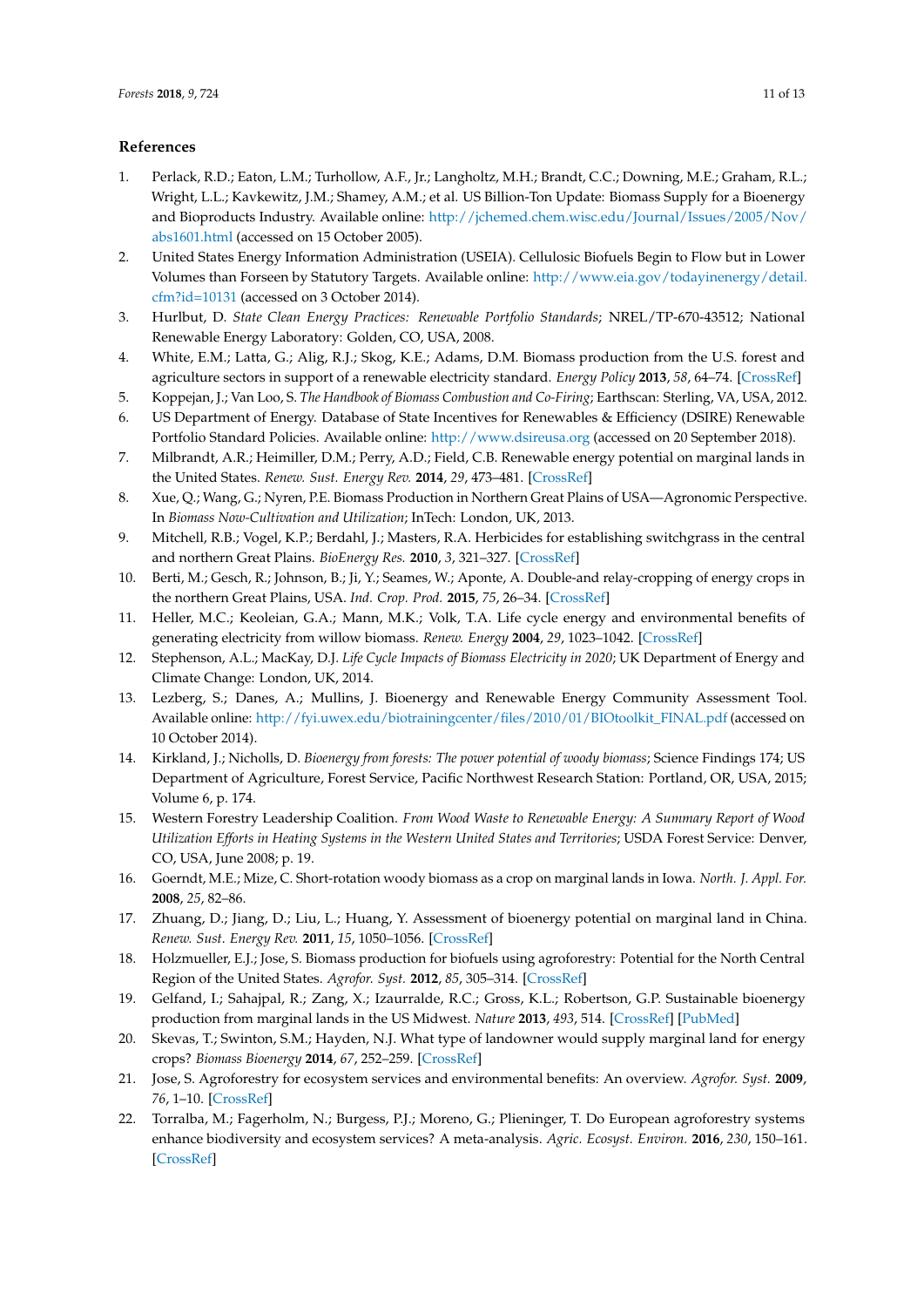- <span id="page-11-0"></span>23. Hand, A.; Bowman, T.; Tyndall, J.C. Influences on farmer and rancher interest in supplying woody biomass in the US Northern Great Plains. *Agrofor. Syst.* **2017**, 1–14. [\[CrossRef\]](http://dx.doi.org/10.1007/s10457-017-0170-x)
- <span id="page-11-1"></span>24. Tyndall, J.C.; Berg, E.; Colletti, J.P. Corn Stover as a Dedicated Feedstock in Iowa's Bio-economy: An Iowa Farmer Survey. *Biomass Bioenergy* **2011**, *35*, 1485–1495. [\[CrossRef\]](http://dx.doi.org/10.1016/j.biombioe.2010.08.049)
- <span id="page-11-2"></span>25. Caldas, M.M.; Bergtold, J.S.; Peterson, J.M.; Graves, R.W.; Earnhart, D.; Gong, S.; Lauer, B.; Brown, J.C. Factors affecting farmers' willingness to grow alternative biofuel feedstocks across Kansas. *Biomass Bioenergy* **2014**, *66*, 223–231. [\[CrossRef\]](http://dx.doi.org/10.1016/j.biombioe.2014.04.009)
- <span id="page-11-3"></span>26. Krueger, R.; Casey, M. *Focus Groups: A Practical Guide for Applied Research*, 4th ed.; Sage Publications: Los Angeles, CA, USA, 2009; ISBN 978-141-296-947-5.
- <span id="page-11-4"></span>27. Roesch, G.E.; Rabotyagov, S.; Tyndall, J.C.; Ettl, G.; Toth, S. Auctioning the Forest: A qualitative approach to exploring stakeholder responses to building on forest ecosystem services. *Small-Scale For* **2016**, *15*, 321–333. [\[CrossRef\]](http://dx.doi.org/10.1007/s11842-016-9327-0)
- <span id="page-11-5"></span>28. Guest, G.; Namey, E.; McKenna, K. How many focus groups are enough? Building an evidence base for nonprobability sample sizes. *Field Methods* **2017**, *29*, 3–22. [\[CrossRef\]](http://dx.doi.org/10.1177/1525822X16639015)
- <span id="page-11-6"></span>29. Castleberry, A. *NVivo 10, Version 10*; QSR International: Melbourne, Australia, 2012.
- <span id="page-11-7"></span>30. Corbin, J.; Strauss, A. Grounded theory research: Procedures, canons, and evaluative criteria. *Qual. Sociol.* **1990**, *13*, 3–21. [\[CrossRef\]](http://dx.doi.org/10.1007/BF00988593)
- <span id="page-11-9"></span><span id="page-11-8"></span>31. McHugh, M.L. Interrater reliability: The kappa statistic. *Biochem. Med.* **2012**, *22*, 276–282. [\[CrossRef\]](http://dx.doi.org/10.11613/BM.2012.031)
- 32. Sherrington, C.; Bartley, J.; Moran, D. Farm-level constraints on the domestic supply of perennial energy crops in the UK. *Energy Policy* **2008**, *36*, 2504–2512. [\[CrossRef\]](http://dx.doi.org/10.1016/j.enpol.2008.03.004)
- 33. Qualls, D.J.; Jensen, K.L.; Clark, C.D.; English, B.C.; Larson, J.A.; Yen, S.T. Analysis of factors affecting willingness to produce switchgrass in the southeastern United States. *Biomass Bioenergy* **2012**, *39*, 159–167. [\[CrossRef\]](http://dx.doi.org/10.1016/j.biombioe.2012.01.002)
- 34. Zyadin, A.; Natarajan, K.; Chauhan, S.; Singh, H.; Hassan, M.K.; Pappinen, A.; Pelkonen, P. Indian farmers' perceptions and willingness to supply surplus biomass to an envisioned biomass-based power plant. *Challenges* **2015**, *6*, 42–54. [\[CrossRef\]](http://dx.doi.org/10.3390/challe6010042)
- <span id="page-11-10"></span>35. Zyadin, A.; Natarajan, K.; Igliński, B.; Iglińska, A.; Kaczmarek, A.; Kajdanek, J.; Pappinen, A.; Pelkonen, P. Farmers' willingness to supply biomass for energy generation: Evidence from South and Central Poland. *Biofuels* **2017**, *8*, 421–430. [\[CrossRef\]](http://dx.doi.org/10.1080/17597269.2016.1225647)
- <span id="page-11-11"></span>36. Strong, N.; Jacobson, M.G. A case for consumer-driven extension programming: Agroforestry adoption potential in Pennsylvania. *Agrofor. Syst.* **2006**, *68*, 43–52. [\[CrossRef\]](http://dx.doi.org/10.1007/s10457-006-0002-x)
- <span id="page-11-12"></span>37. Atwell, R.C.; Schulte, L.A.; Westphal, L.M. Linking Resilience Theory and Diffusion of Innovations Theory to Understand the Potential for Perennials in the US Corn Belt. *Ecol. Soc.* **2009**, *14*, 30. [\[CrossRef\]](http://dx.doi.org/10.5751/ES-02787-140130)
- <span id="page-11-13"></span>38. Barbieri, C.; Valdivia, C. Recreational multifunctionality and its implications for agroforestry diffusion. *Agrofor. Syst.* **2010**, *79*, 5–18. [\[CrossRef\]](http://dx.doi.org/10.1007/s10457-009-9269-z)
- <span id="page-11-14"></span>39. Rossi, A.M.; Hinrichs, C.C. Hope and skepticism: Farmer and local community views on the socio-economic benefits of agricultural bioenergy. *Biomass Bioenergy* **2011**, *35*, 1418–1428. [\[CrossRef\]](http://dx.doi.org/10.1016/j.biombioe.2010.08.036)
- <span id="page-11-15"></span>40. Chouinard, H.; Paterson, T.; Wandschneider, P.; Ohler, A. Will Farmers Trade Profits for Stewardship? *Land Econ.* **2008**, *84*, 66–82. [\[CrossRef\]](http://dx.doi.org/10.3368/le.84.1.66)
- <span id="page-11-16"></span>41. Hatfield, J.L.; Wright Morton, L. Marginality principle. In *Principles of Sustainable Soil Management in Agroecosystems*; Lal, R., Stewart, B.A., Eds.; CRC Press: Boca Raton, FL, USA, 2013; ISBN 978-146-651-346-4.
- <span id="page-11-17"></span>42. Tyndall, J.C.; Schulte, L.A.; Hall, R.B.; Grubh, K.R. Woody biomass in the U.S. Cornbelt? Constraints and opportunities in the supply. *Biomass Bioenergy* **2011**, *35*, 1561–1571. [\[CrossRef\]](http://dx.doi.org/10.1016/j.biombioe.2010.12.028)
- <span id="page-11-18"></span>43. Geyer, W.A. Influence of environmental factors on woody biomass productivity in the Central Great Plains, USA. *Biomass Bioenergy* **1993**, *4*, 333–337. [\[CrossRef\]](http://dx.doi.org/10.1016/0961-9534(93)90049-A)
- <span id="page-11-19"></span>44. Netzer, D.A.; Tolsted, D.N.; Ostry, M.E.; Isebrands, J.G.; Riemenschneider, D.E.; Ward, K.T. *Growth, Yield, and Disease Resistance of 7- to 12-Year-Old Poplar Clones in the North Central United States*; USDA Forest Service North Central Research Station: St. Paul, MN, USA, 2002.
- <span id="page-11-20"></span>45. Geyer, W.A. Biomass production in the Central Great Plains USA under various coppice regimes. *Biomass Bioenergy* **2006**, *30*, 778–783. [\[CrossRef\]](http://dx.doi.org/10.1016/j.biombioe.2005.08.002)
- <span id="page-11-21"></span>46. Wyatt, G.; Zamora, D. Red Cedar tree management and markets. *Morning Ag Clips*, 20 June 2018.
- <span id="page-11-22"></span>47. Villamil, M.B.; Alexander, M.; Silvis, A.H.; Gray, M.E. Producer perceptions and information needs regarding their adoption of bioenergy crops. *Renew. Sustain. Energy Rev.* **2012**, *16*, 3604–3612. [\[CrossRef\]](http://dx.doi.org/10.1016/j.rser.2012.03.033)